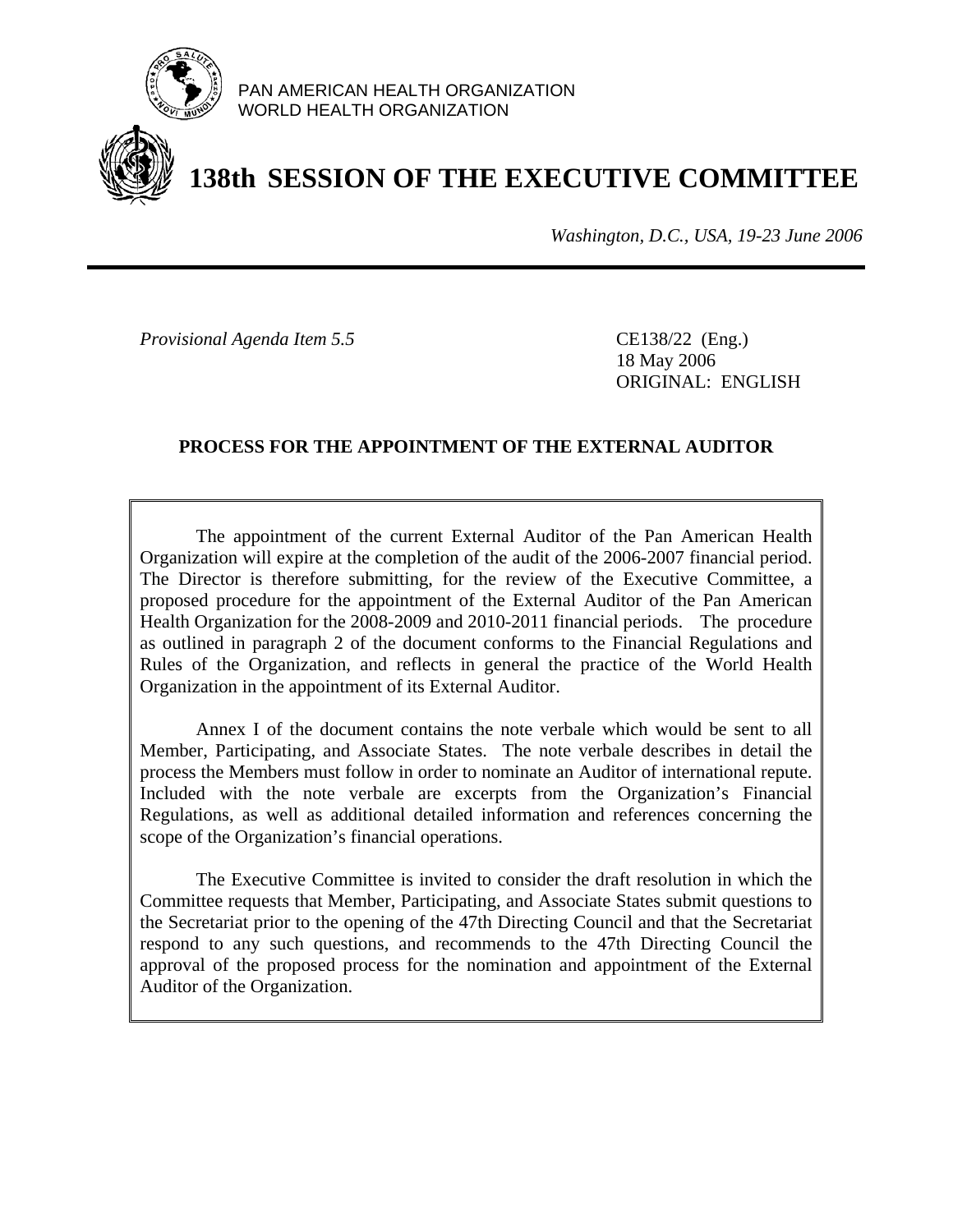CE138/22 (Eng.) Page 2

# **Process for the Appointment of the External Auditor**

1. Regulation 14.1 of the Financial Regulations of the Pan American Health Organization (PAHO) stipulates that the Conference or Directing Council shall appoint an External Auditor(s) of international repute to audit the accounts of the Organization. In accordance with Resolution CD46.R3, the Directing Council reappointed the Organization's current External Auditor for the 2006-2007 financial period and requested the Director to submit to the 47th Directing Council a call for bids from qualified external auditors of international repute to be considered for appointment as the External Auditor of the accounts of the Organization for the 2008-2009 and 2010-2011 financial periods.

2. The Secretariat reviewed the regulations and rules of the Organization, together with past practice, including the process followed by the World Health Organization for the nomination and appointment of its External Auditor, and proposes the following:

- The process would be initiated by a note verbale (Annex I) which would be sent to Member, Participating, and Associate States in October 2006, requesting nominations to be submitted to the Secretariat by 30 April 2007.
- The Secretariat would prepare a document for submission to the 27th Pan American Sanitary Conference in September 2007, including all valid nominations.
- The Members would appoint the External Auditor for the 2008-2009 and 2010-2011 financial periods at the 27th Pan American Sanitary Conference pursuant to the Rules of Procedure of the Conference.

3. The successful nominee will be notified by letter from the Director of the Pan American Sanitary Bureau in October 2007. If necessary, the current External Auditor will be notified that its appointment will end with the completion of the audit of the 2006-2007 financial period in April/May 2008 with the expectation of cooperation in the transition to the new External Auditor. The newly appointed External Auditor will meet with senior management to discuss the audit plan for the 2008-2009 biennium as soon as possible in the new financial period.

# **Action by the Executive Committee**

4. The Executive Committee is invited to consider the following resolution: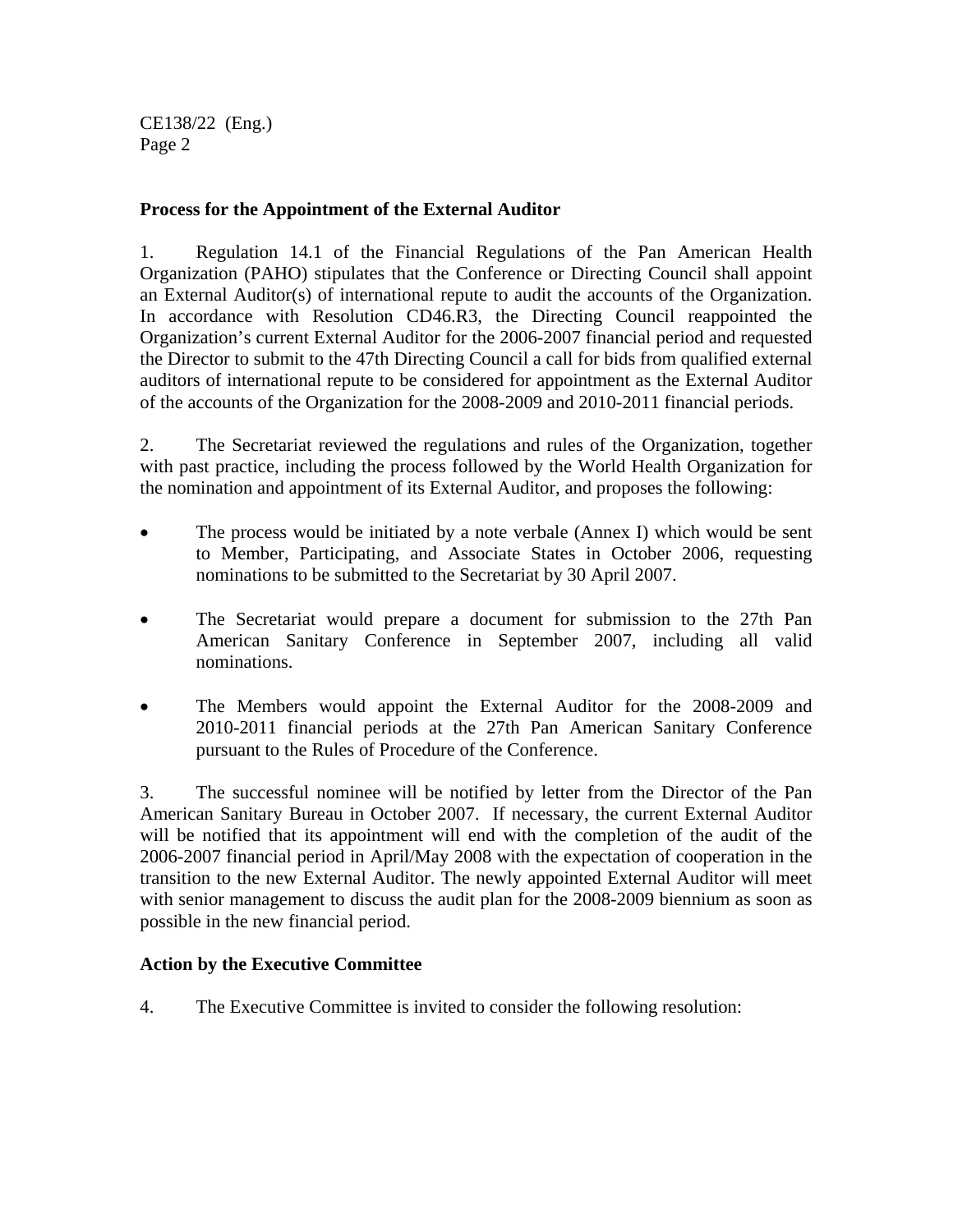# *Proposed Resolution*

# *THE 138th SESSION OF THE EXECUTIVE COMMITTEE,*

 Having considered the report of the Director on the Process for the Appointment of the External Auditor (Document CE138/22); and

 Noting the rules, regulations, and practices of the Pan American Health Organization and the practices of the World Health Organization,

# *RESOLVES:*

1. To take note of the report of the Director on the Process for the Appointment of the External Auditor (Document CE138/22).

2. To recommend that Member, Participating, and Associates States are invited to provide written comments on the proposed process directly to the Secretariat prior to the opening of the 47th Directing Council in September 2006.

3. To request the Secretariat to respond to any questions submitted by Member, Participating, and Associate States to the 47th Directing Council.

4. To recommend that the 47th Directing Council approve the proposed process for the nomination and appointment of the External Auditor of the Organization at the 27th Pan American Sanitary Conference.

Annexes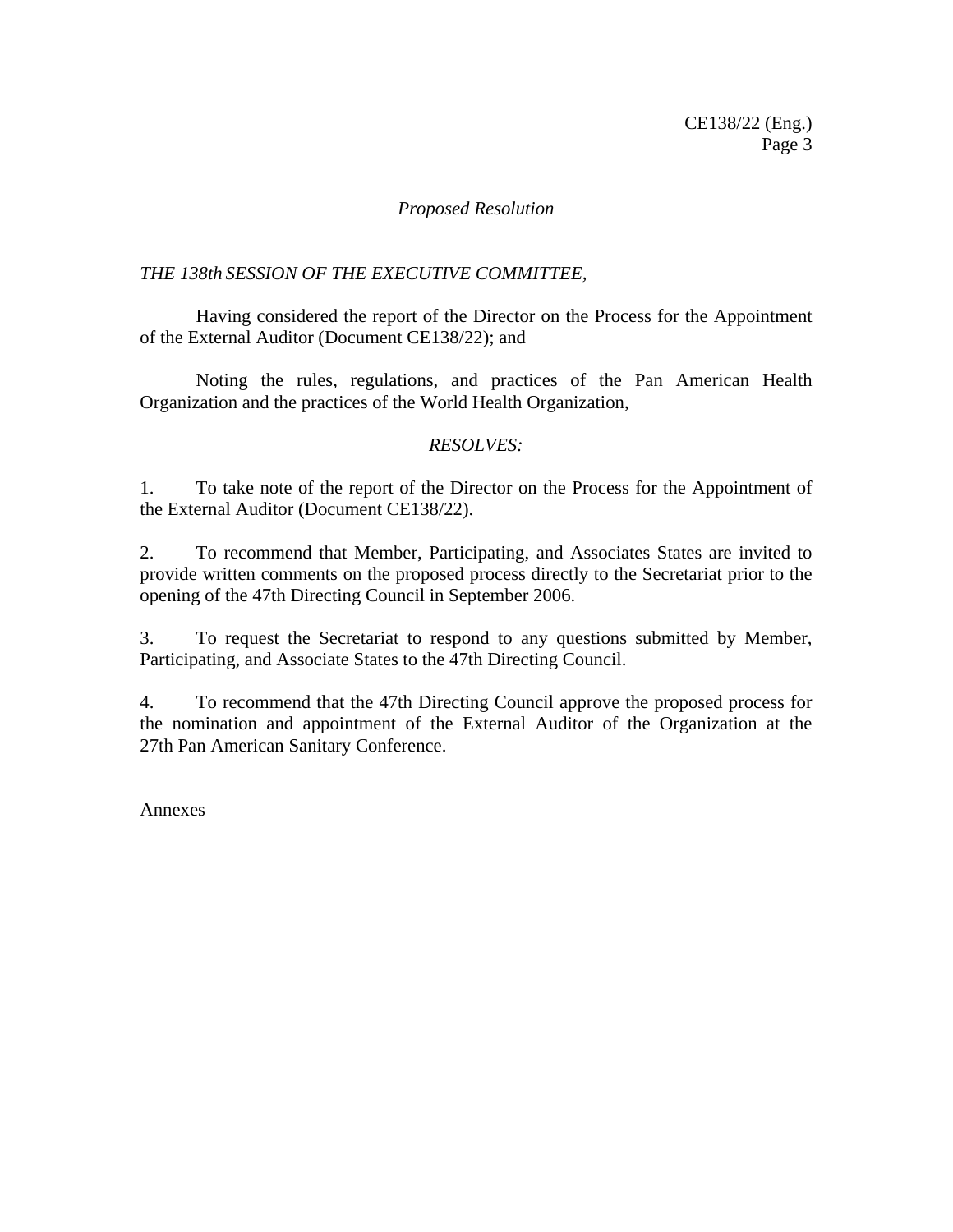#### **Note Verbale to Member States regarding the Appointment of the External Auditor of the Pan American Health Organization for Financial Periods 2008-2009 and 2010-2011**

 The Director of the Pan American Sanitary Bureau (PASB) presents her compliments to Member, Participating, and Associate States and has the honor to recall that in September 2005, the 46th Directing Council, by Resolution CD46.R3, appointed the holder of the Office of Comptroller and Auditor General of the United Kingdom of Great Britain and Northern Ireland to be the External Auditor of the Pan American Health Organization (PAHO) for the 2006-2007 financial period. Accordingly, and with reference to Regulation 14.1 of PAHO's Financial Regulations, it will be necessary for the 27th Pan American Sanitary Conference in September 2007 to appoint an External Auditor of international repute for the financial periods 2008-2009 and 2010-2011. The purpose of this note verbale is to prepare for the appointment of the External Auditor by inviting nominations from Members.

 The Director has the honor, therefore, to invite Members to nominate a candidate, fulfilling the conditions of Regulation 14.1 of PAHO's Financial Regulations, who they wish the Sanitary Conference to consider for appointment as the External Auditor of PAHO for the financial periods 2008-2009 and 2010-2011. The full text of Regulation XIV of the Financial Regulations and the Additional Terms of Reference governing the External Audit of PAHO are enclosed herewith as Annex I. Annex II provides background information including information on the scope of PAHO's financial operations.

 Should a Member wish to propose a candidate, the name of the candidate, along with the candidate's supporting proposal, should reach the Organization no later than 30 April 2007 to allow time for the preparation of the submission to the 27th Sanitary Conference in September 2007. The nominee's proposal should include the following in respect of the proposed External Auditor:

- a. a curriculum vitae and details of the national and international activities of the nominee noting the range of audit specialties that can be of benefit to the Organization;
- b. a description of the audit approach, procedures and standards that the nominee would apply, having regard to the Organization's accounting principles and practices, its Financial Regulations and Financial Rules, and the United Nations System Accounting Standards;
- c. estimates of the overall number of auditor-work-months which would be devoted to carrying out the audit for each of the two financial periods, 2008-2009 and 2010-2011;
- d. a proposed audit fee for each financial period (2008-2009 and 2010-2011), expressed in United States dollars. This fee should cover the international audit of PAHO regular program activities, as well as extrabudgetary and other activities, and should be summarized on a single page. In estimating the cost of the audit, all secretarial and other ancillary costs, including all travel costs and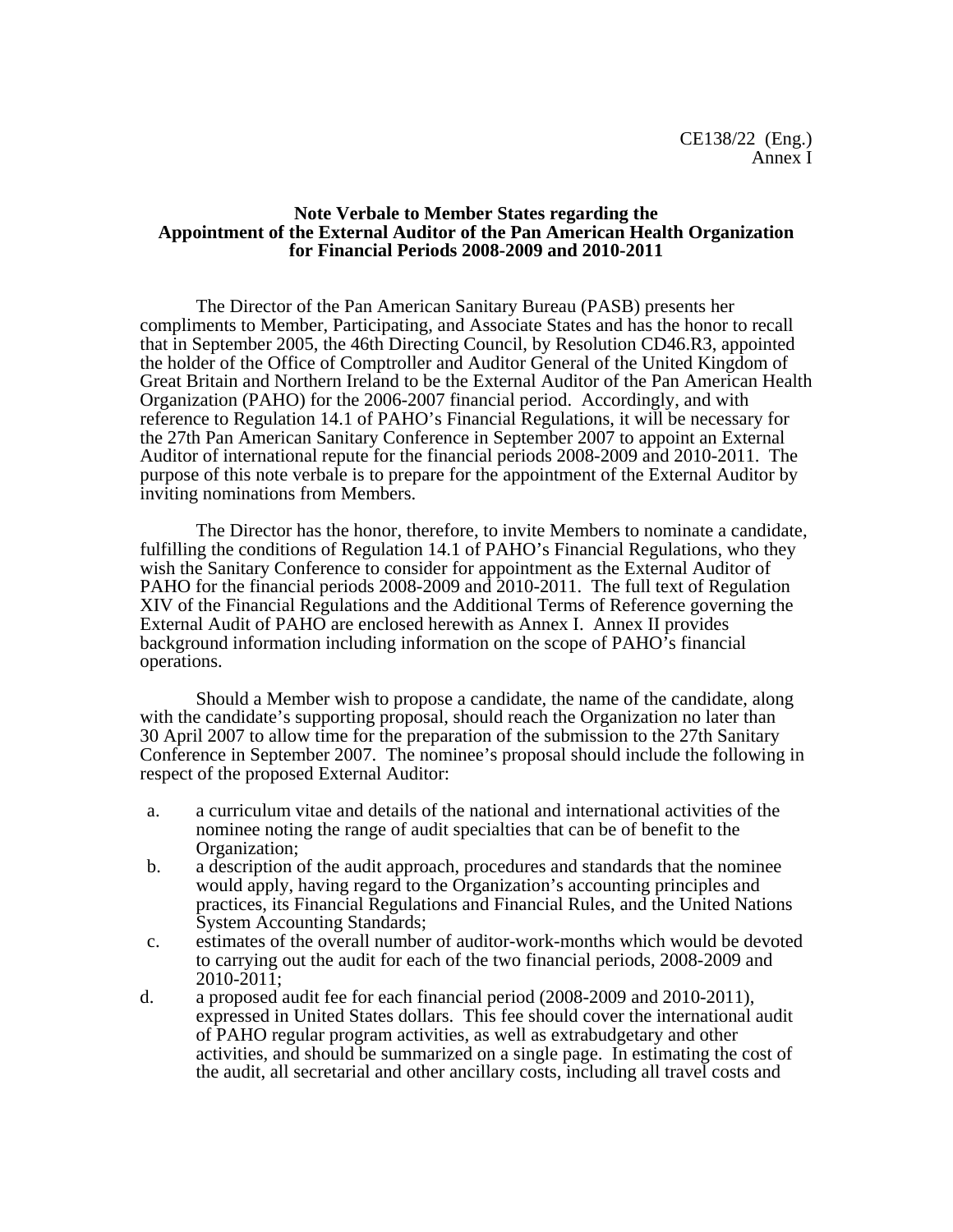CE138/22 (Eng.) Annex I  $-2$  -

 living expenses of the External Audit staff, should be included in the audit fee proposed. Travel costs should include travel from the country of residence to Washington, D.C., and to the other offices of the Organization, as required by the External Auditor for the purposes of the audit;

- e. an indication of the nature, extent and timing of requests for information, including access to the audit working papers of the outgoing auditor, in accordance with recognized auditing standards, and an assurance of the nominee's cooperation, on completion of appointment, in responding to similar requests for information by an incoming auditor;
- f. any other information which may assist the Sanitary Conference in finalizing the appointment, such as letters of reference, evidence of membership with professional audit or accounting associations such as the International Organization of Supreme Audit Institutions (INTOSAI), accreditation from the World Bank or other international or governmental agency, publications, etc.

Since nominations will be submitted to the Sanitary Conference, they must be prepared and submitted in one of the four working languages of the Conference (English, French, Portuguese, and Spanish). The Organization will undertake to translate the tenders. For this reason, the nomination should not exceed 6,000 words and the format and printout should be one suitable for reproduction, i.e. two sharp black and white originals (laser printer quality, not photocopies) should be provided on pages not larger than 8.5" x 11" with margins no less than 1" on each side and top and bottom. Photographs and certain types of graphic presentations with shading do not reproduce well and should be avoided.

The Director of the Pan American Sanitary Bureau would like to take this opportunity to express her appreciation for the support of the Members in this very important endeavor.

Washington, D.C., October 2006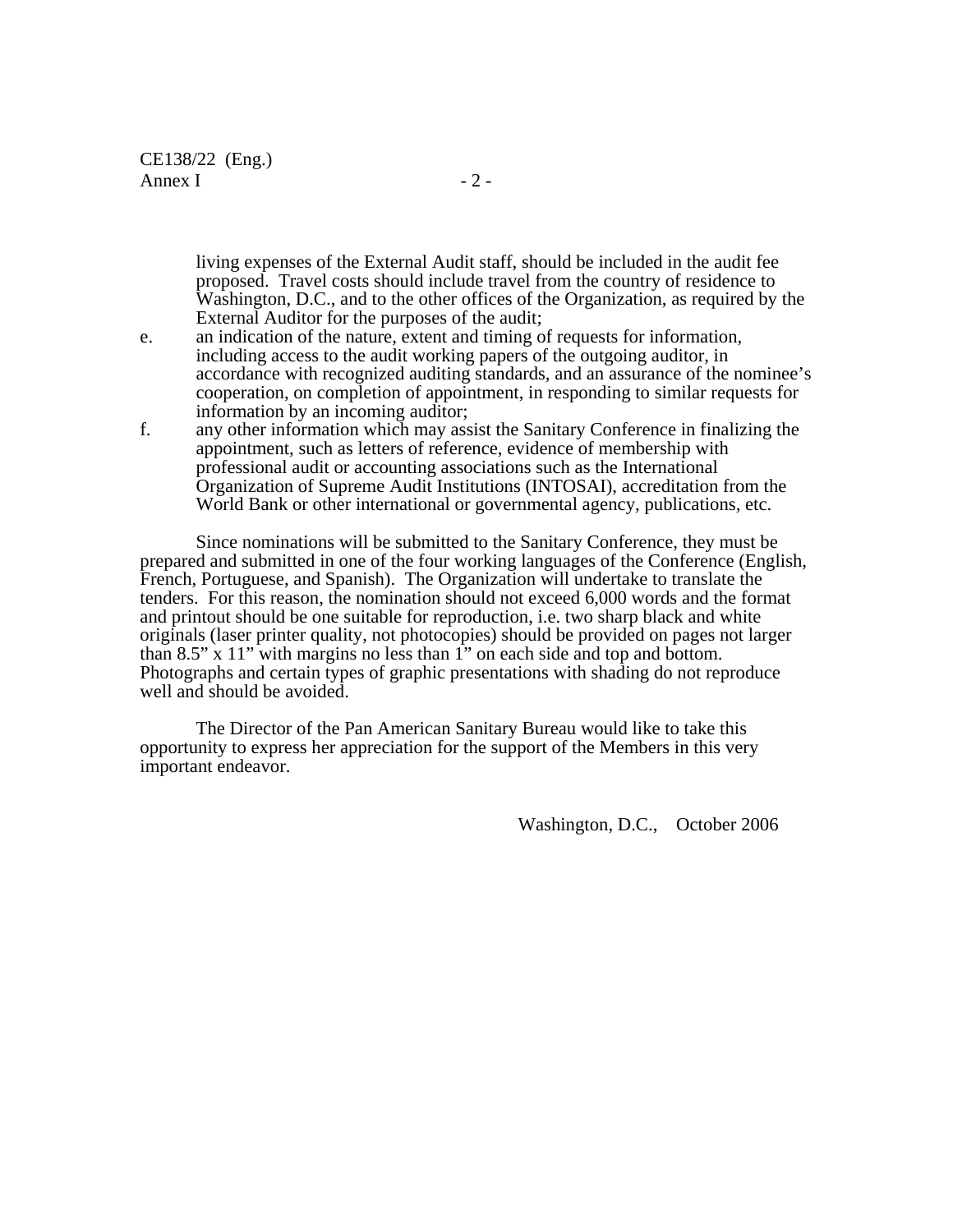#### **PAN AMERICAN HEALTH ORGANIZATION**

# **EXTRACT FROM FINANCIAL REGULATIONS**

# **Regulation XIV – External Audit**

- 14.1 The Conference or the Directing Council shall appoint an External Auditor(s) of international repute to audit the accounts of the Organization. Auditor(s) appointed may be removed only by the Conference or the Directing Council.
- 14.2 Subject to any special direction of the Conference or the Directing Council, each audit which the External Auditors(s) performs/perform shall be conducted in conformity with generally accepted common auditing standards and in accordance with the Additional Terms of Reference set forth in the Appendix to these Regulations.
- 14.3 The External Auditor(s), in addition to rendering its opinion on the account, may make such observations as he/she/they may deem necessary with respect to the efficiency of the financial procedures, the accounting system, the internal financial controls, and in general, the administration and management of the Organization.
- 14.4 The External Auditor(s) shall be completely independent and solely responsible for the conduct of the audit.
- 14.5 The Conference or the Directing Council may request the External Auditor(s) to perform certain specific examinations and issue separate reports on the results.
- 14.6 The Director shall provide the External Auditor(s) with the facilities required for the performance of the audit.
- 14.7 For the purpose of making a local or special examination or for effecting economies of audit cost, the External Auditor(s) may engage the services of any national Auditor-General (or equivalent title) or commercial public auditors of known repute or any other person or firm that, in the opinion of the External Auditor(s) is technically qualified.
- 14.8 The External Auditor(s) shall issue a report including its opinion, on the audit of the biennium financial report prepared by the Director pursuant to Regulation XIII. The report shall include such information as he/she/they deem(s) necessary in regard to Regulation 14.3 and the Additional Terms of Reference.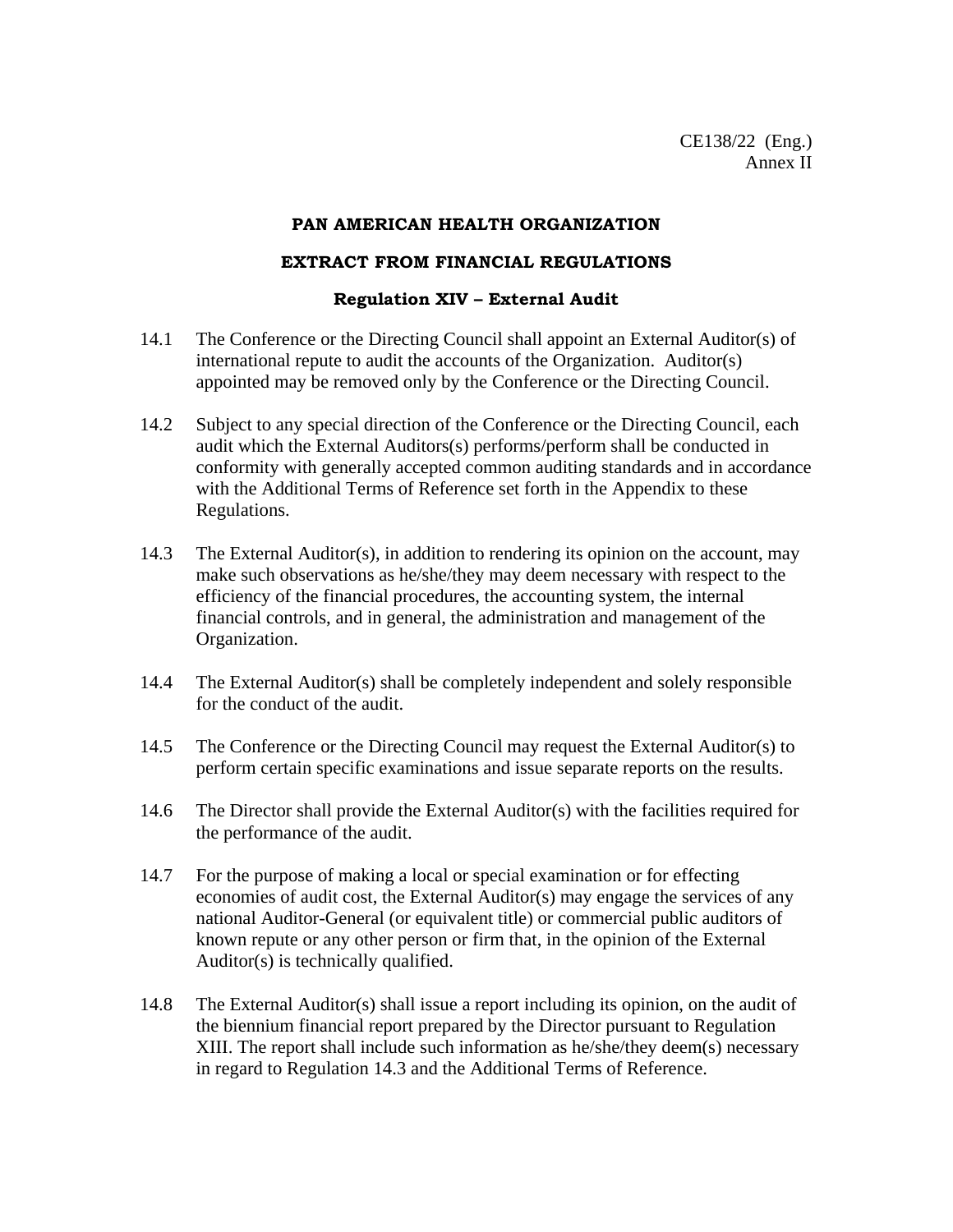CE138/22 (Eng.) Annex II  $-2$  -

14.9 The report(s) of the External Auditor(s) shall be completed and provided to the Director together with the audited final accounts no later than 15 April following the end of the financial period to which the final accounts relate. The Director will provide the report to the Executive Committee which shall examine the interim and final financial reports and the audit report(s) and shall forward them to the Conference or the Directing Council with such comment as it deems necessary.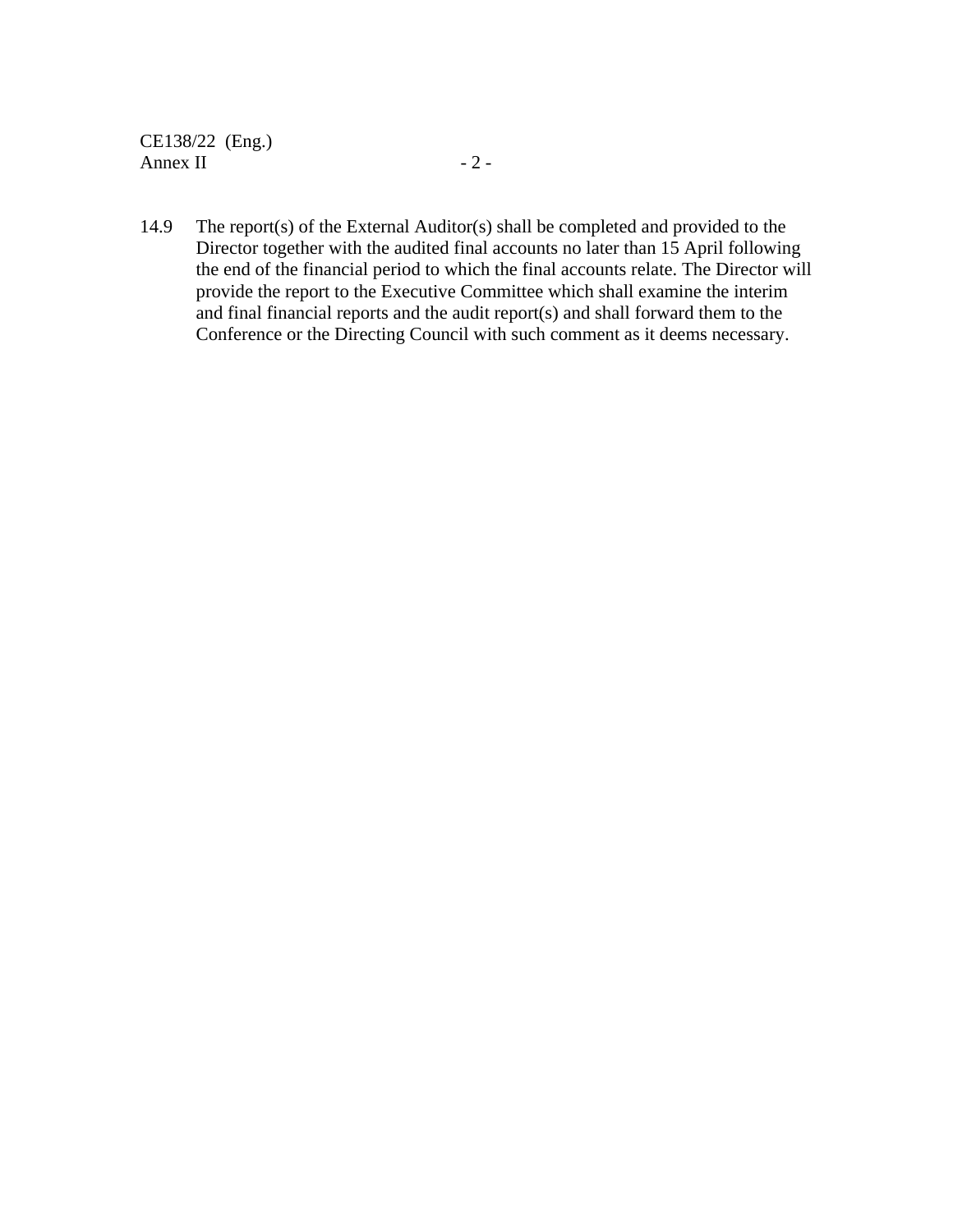#### **PAN AMERICAN HEALTH ORGANIZATION**

#### **EXTRACT FROM FINANCIAL REGULATIONS**

#### **Appendix**

# **ADDITIONAL TERMS OF REFERENCE GOVERNING THE EXTERNAL AUDIT OF THE PAN AMERICAN HEALTH ORGANIZATION**

- 1. The External Auditor(s) shall perform such audit of the accounts of the Pan American Health Organization, including all Trust Funds, Special Funds and Special Accounts, as he/she/they deem necessary in order to satisfy himself/herself/themselves:
	- (a) that the financial statements are in accord with the books and records of the Organization;
	- (b) that the financial transactions reflected in the statements have been in accordance with the rules and regulations, the budgetary provisions, and other applicable directives of the Organization;
	- (c) that the securities and funds on deposit and on hand have been verified by the certificates received direct from the Organization's depositaries or by actual count;
	- (d) that the internal controls, including the internal audit, are adequate in view of the extent of reliance placed thereon;
	- (e) that procedures satisfactory to the External Auditor(s) have been applied to the recording of all assets, liabilities, surpluses and deficits.
- 2. The External Auditor(s) shall be the sole judge as to the acceptance in whole or in part of certifications and representations by members of the staff of the Organization and may proceed to such detailed examination and verification as he/she/they choose(s) of all financial records including those relating to supplies and equipment.
- 3. The External Auditor(s) and staff shall have free access at all convenient times to all books, records and other documentation which are, in the opinion of the External Auditor(s), necessary for the performance of the audit. Information classified as privileged and which the Director agrees is required by the External Auditor(s) for the purposes of the audit, and information classified as confidential,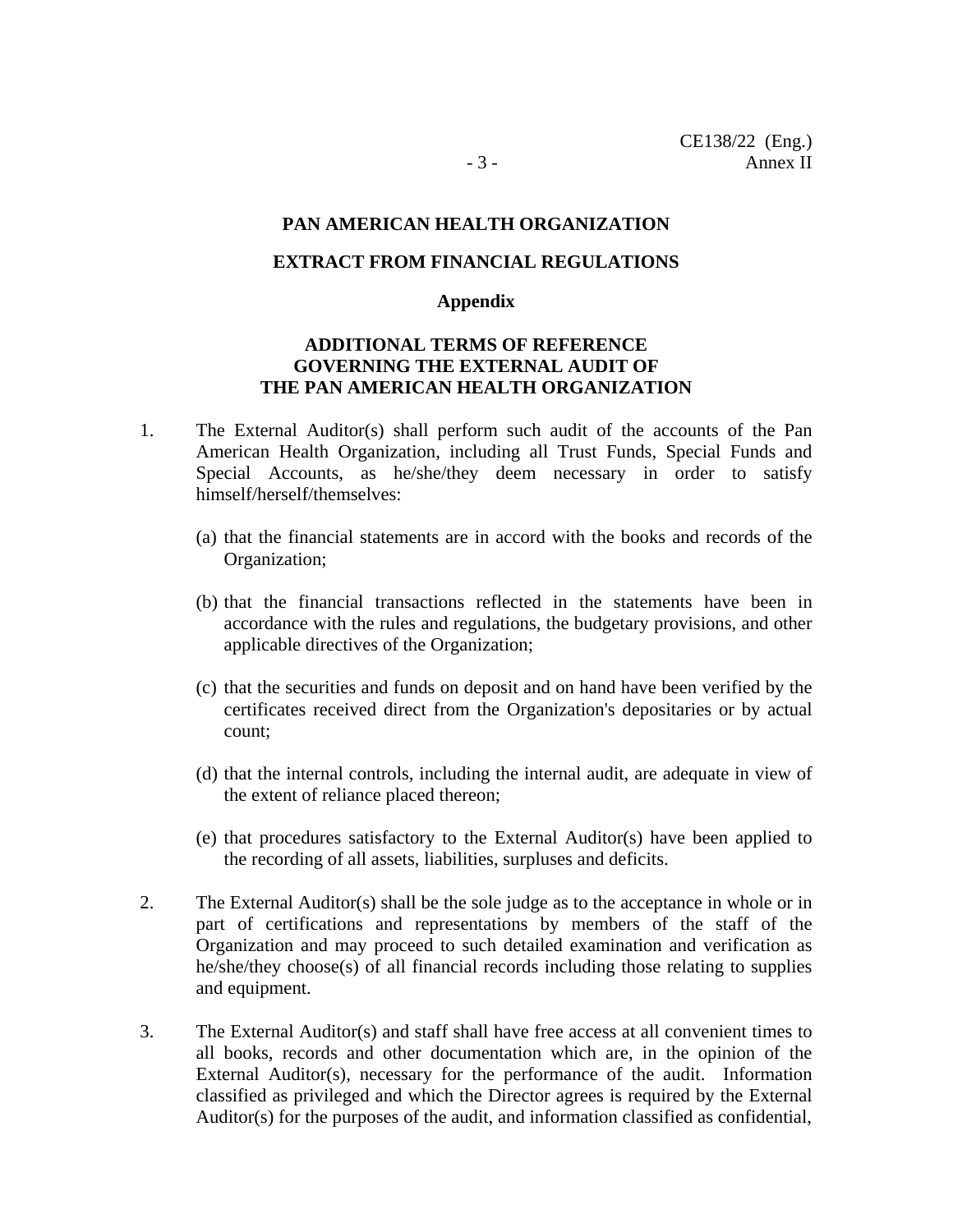shall be made available upon request. The External Auditor(s) and staff shall respect the privileged and confidential nature of any information so classified which has been made available and shall not make use of it except in direct Connection with the performance of the audit. The External Auditor(s) may draw the attention of the Conference or the Directing Council to any denial of information classified as privileged which, in his/her/their opinion, was required for the purpose of the audit.

- 4. The External Auditor(s) shall have no power to disallow items in the accounts but shall draw to the attention of the Director for appropriate action any transaction that creates doubt as to legality or propriety. Audit objections, to these or any other transactions, arising during the examination of the accounts shall be immediately communicated to the Director.
- 5. The External Auditor(s) shall express and sign an opinion on the financial statements of the Organization. The opinion shall include the following basic elements:
	- (a) identification of the financial statements audited;
	- (b) a reference to the responsibility of the entity's management and responsibility of the External Auditor(s);
	- (c) a reference to the audit standards followed;
	- (d) a description of the work performed;
	- (e) an expression of opinion on the financial statements as to whether:
		- (i) the financial statements present fairly the financial position as at the end of the period and the results of the operations for the period;
		- (ii) the financial statements were prepared in accordance with the stated accounting policies;
		- (iii) the accounting policies were applied on a basis consistent with that of the preceding financial period.
	- (f) an expression of opinion on the compliance of transactions with the Financial Regulations and legislative authority;
	- (g) the date of the opinion;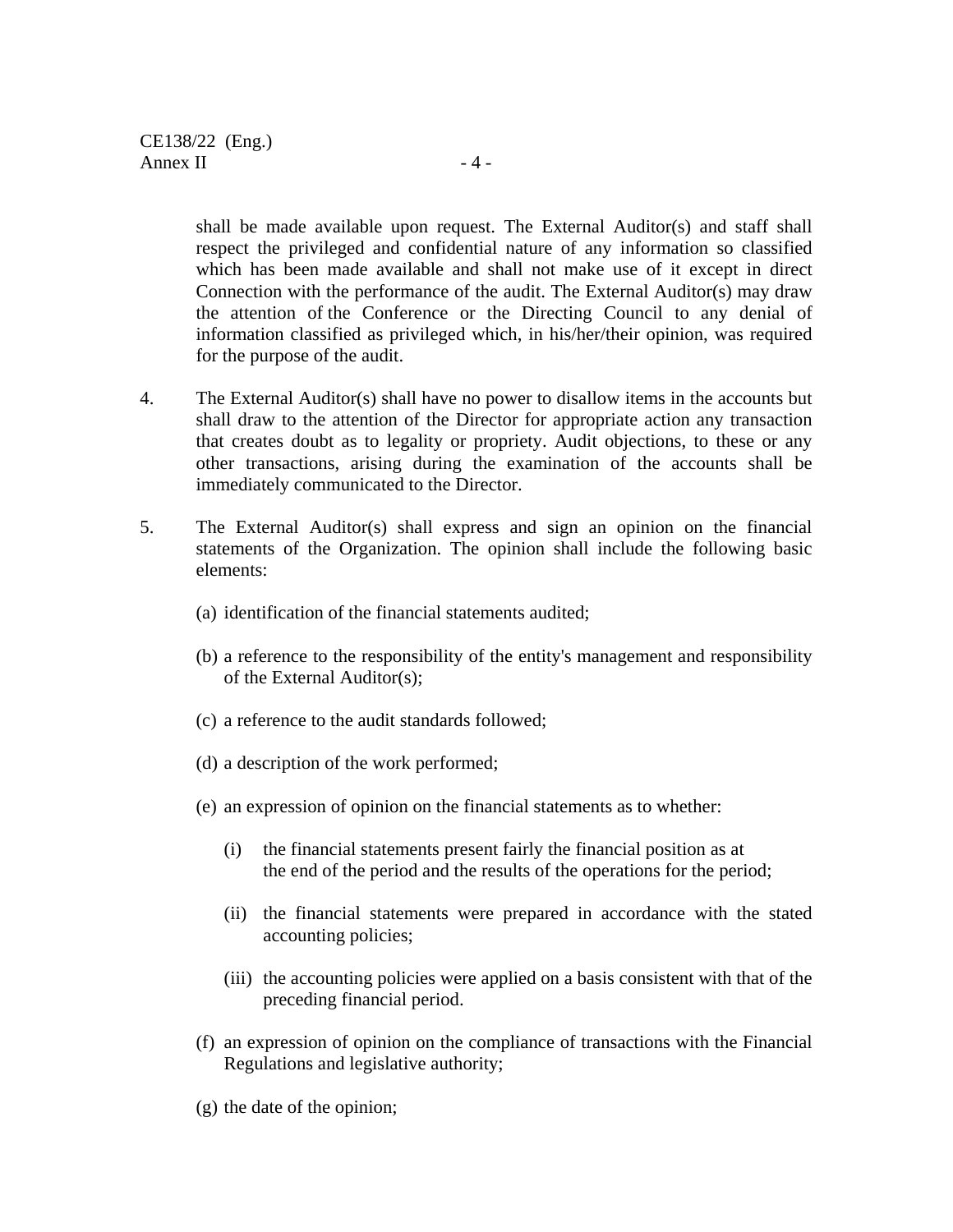- (h) the External Auditor's(s') name and position;
- (i) the place where the report has been signed;
- (j) should it be necessary, a reference to the report of the External Auditor(s) on the financial statements.
- 6. The report of the External Auditor(s) to the Conference or Directing Council on the financial operations of the financial period should mention:
	- (a) the type and scope of examination;
	- (b) matters affecting the completeness or accuracy of the accounts, including where appropriate:
		- (i) information necessary to the correct interpretation of the accounts;
		- (ii) any amounts that ought to have been received but which have not been brought to account;
		- (iii) any amounts for which a legal or contingent obligation exists and which have not been recorded or reflected in the financial statements;
		- (iv) expenditures not properly substantiated;
		- (v) whether proper books of accounts have been kept; where in the presentation of statements there are deviations of a material nature from a consistent application of generally accepted accounting principles, these should be disclosed.
	- (c) other matters that should be brought to the notice of the Conference or the Directing Council such as:
		- (i) cases of fraud or presumptive fraud;
		- (ii) wasteful or improper expenditure of the Organization's money or other assets (notwithstanding that the accounting for the transaction may be correct);
		- (iii) expenditure likely to commit the Organization to further outlay on a large scale;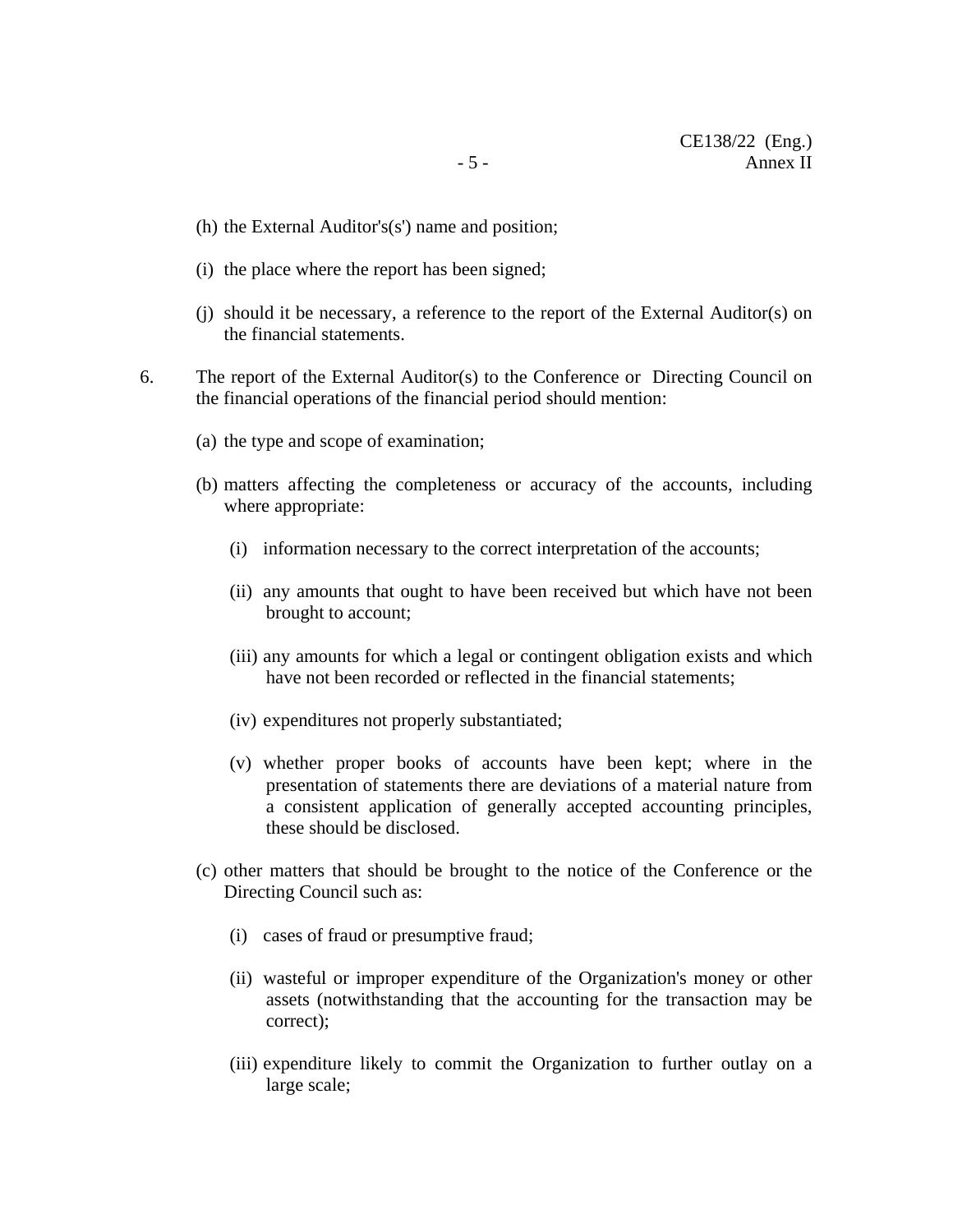- (iv) any defect in the general system or detailed regulations governing the control of receipts and disbursements, or of supplies and equipment;
- (v) expenditure not in accordance with the intention of the Conference or the Directing Council, after making allowance for duly authorized transfers within the budget;
- (vi) expenditure in excess of appropriations as amended by duly authorized transfers within the budget;
- (vii)expenditure not in conformity with the authority that governs it.
- (d) the accuracy or otherwise of the supplies and equipment records as determined by stocktaking and examination of the records.

In addition, the report may contain reference to:

- (e) transactions accounted for in a previous financial period, concerning which further information has been obtained, or transactions in a later financial period concerning which it seems desirable that the Conference or the Directing Council should have early knowledge.
- 7. The External Auditor(s) may make such observations with respect to his/her/their findings resulting from the audit and such comments on the financial report as he/she/they deem(s) appropriate to the Conference or the Directing Council or to the Director.
- 8. Whenever the External Auditor's(s') scope of audit is restricted, or insufficient evidence is available, the External Auditor's(s') opinion shall refer to this matter, making clear in the report the reasons for the comments and the effect on the financial position and the financial transactions as recorded.
- 9. In no case shall the External Auditor(s) include criticism in any report without first affording the Director an adequate opportunity of explanation on the matter under observation.
- 10. The External Auditor(s) is/are not required to mention any matter referred to in the foregoing which is considered immaterial.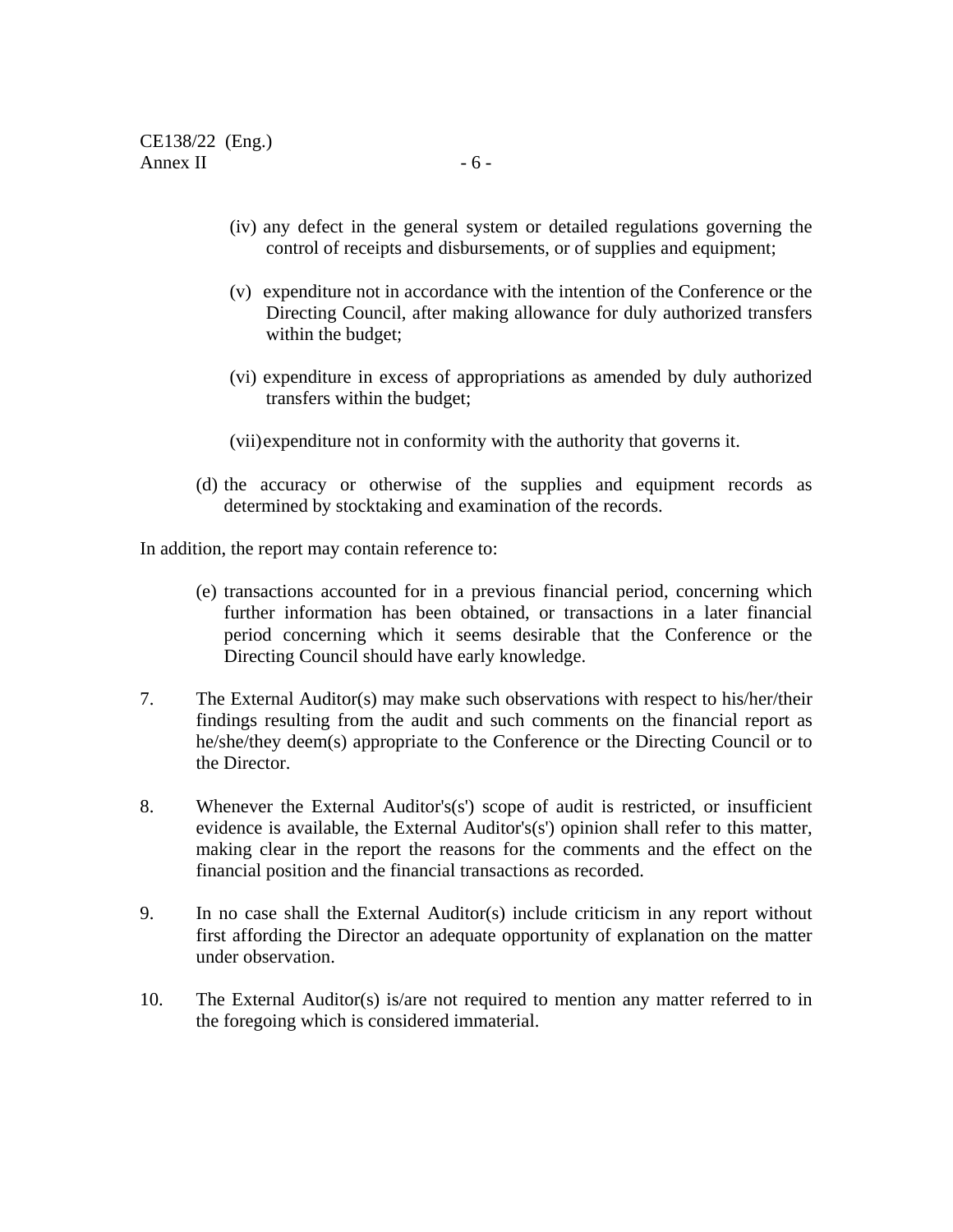# **PAN AMERICAN HEALTH ORGANIZATION**

### **Background Information**

# 1. **General Requirements and Objectives**

The Pan American Health Organization (PAHO) seeks to obtain an effective audit carried out to a high technical standard. The audit should be directed at important questions of financial policy and practice, with appropriate importance being given to efficiency (value-for-money) audits.

The External Auditor must be experienced in the provision of professional auditing services in a multilingual environment and must be able to provide audit staff that can function in such an environment, specifically Spanish and English. The External Auditor must be able to deliver all reports in English.

The External Auditor may be contracted from time to time to perform separate project audits in accordance with project agreements concluded with donors. Such contracts will be negotiated separately from the main biennial financial audit of the Organization.

# 2. **Nature of Audit Assignment**

2.1 An appreciation of the magnitude and diversity of the financial operations of the Pan American Health Organization, and thus of the nature of the audit, may be obtained from the detailed financial report titled *Financial Report of the Director and Report of the External Auditor 1 January 2002 – 31 December 2003*, which is available on the Pan American Health Organization's website at:

http://www.paho.org/english/gov/ce/od315-e.htm

2.2 The main center of financial activity is the Pan American Health Organization headquarters in Washington, DC, United States of America. The Pan American Health Organization also has a presence in twenty-eight countries through representative offices and technical centers. Additional information regarding the Pan American Health Organization is available on its website at:

http://www.paho.org/English/PAHO/about\_paho.htm

# 3. **The Institute of Nutrition of Central America and Panama (INCAP)**

The Institute of Nutrition of Central America and Panama, located in Guatemala City, Guatemala, is a fully decentralized center administered by the Pan American Health Organization. Article XII of INCAP's Financial Regulations stipulates that its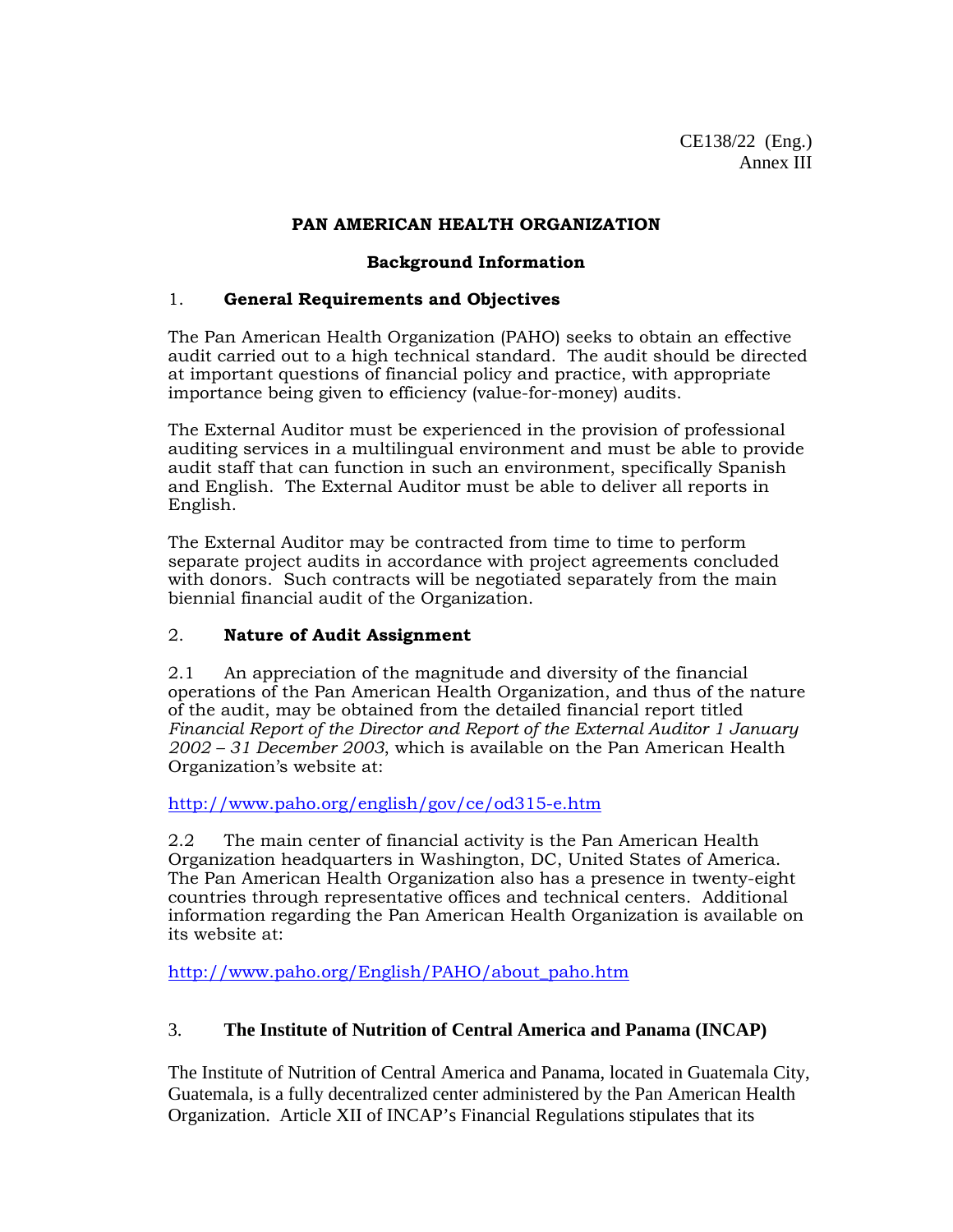Directing Council will select an auditor to be responsible for the review of its accounts. However, past practice has been that the PAHO External Auditor acts as the auditor for INCAP. INCAP requires a separate audit opinion of its financial statements which are included in the *Financial Report of the Director and Report of the External Auditor*. Therefore, the External Auditor of PAHO should be prepared to undertake the audit of INCAP. Additional information regarding INCAP is available on its website at:

http://www.incap.org.gt/

# 4. **The Caribbean Epidemiology Centre (CAREC)**

The Caribbean Epidemiology Centre, located in Port of Spain, Trinidad, is a decentralized center administered by the Pan American Health Organization. CAREC adheres to the Financial Regulations and Rules of PAHO and its financial statements are included in the *Financial Report of the Director and Report of the External Auditor*. CAREC does not require a separate audit opinion of its financial statements, however, its activities form part of the consolidated financial statements of PAHO. Therefore, the External Auditor of PAHO should be prepared to include CAREC in its audit plan. Additional information regarding CAREC is available on its website at:

http://www.carec.org/

# 5. **The Caribbean Food and Nutrition Institute (CFNI)**

The Caribbean Food and Nutrition Institute, located in Kingston, Jamaica, is a decentralized center administered by the Pan American Health Organization. CFNI adheres to the Financial Regulations and Rules of PAHO and its financial statements are included in the *Financial Report of the Director and Report of the External Auditor*. CFNI does not require a separate audit opinion of its financial statements, however, its activities form part of the consolidated financial statements of PAHO. Therefore, the External Auditor of PAHO should be prepared to include CFNI in its audit plan. Additional information regarding CFNI is available on its website at:

http://www.paho.org/english/cfni/home.htm

# 6. **The World Health Organization (WHO)**

PAHO also serves as the Regional Office for the World Health Organization in the Americas (AMRO). The AMRO activities funded by WHO form part of the consolidated financial statements of PAHO. The World Health Organization, whose headquarters is located in Geneva, Switzerland, appoints its own External Auditor who might not be the same as that appointed by PAHO, in